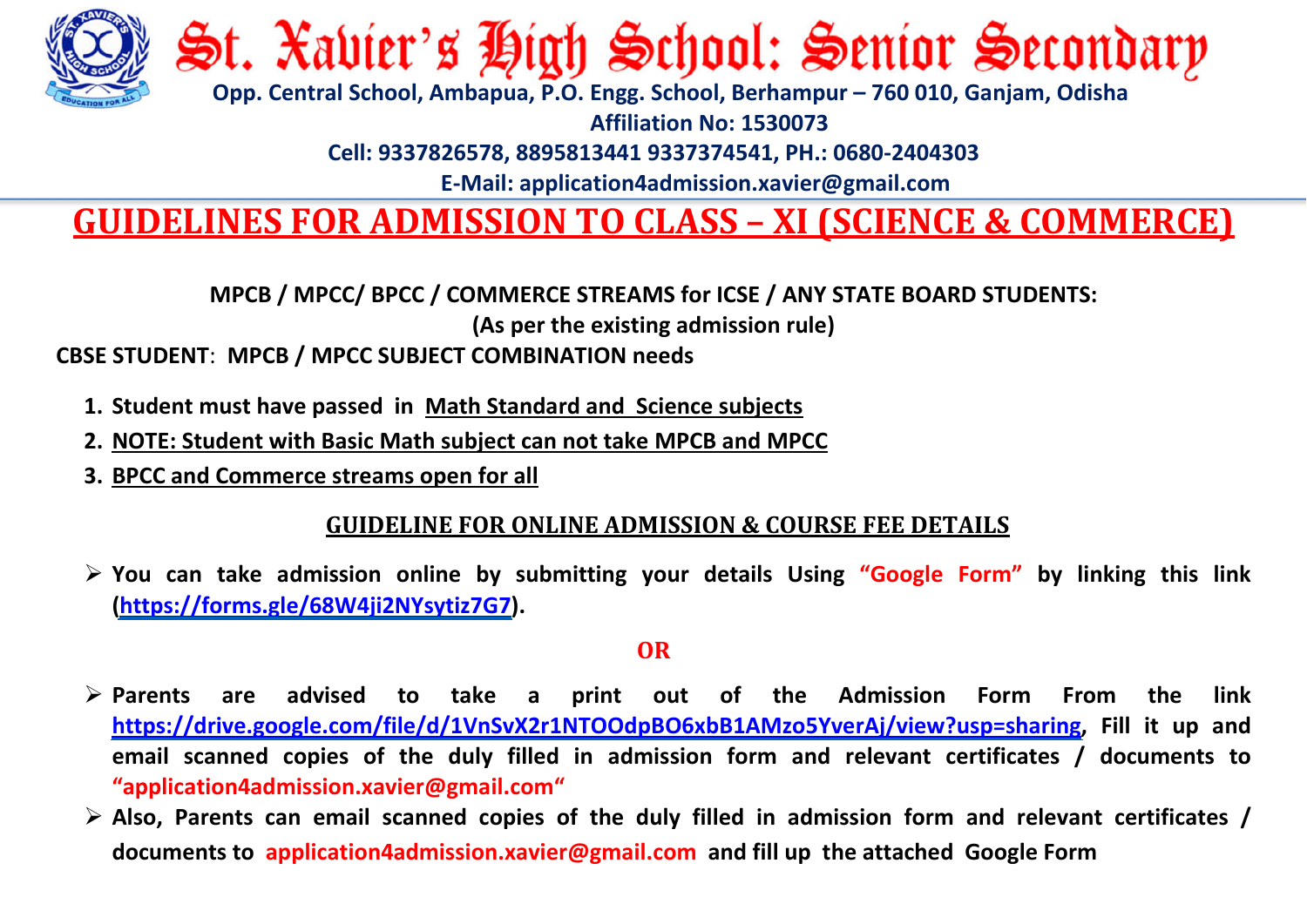- **Mere submission of documents does not confirm admission.**
- **Confirmation of admission is subject to Payment of Fees. Confirmation Copy of payment of fee must be emailed along with documents and certificates.**

**(Check list of documents/certificates copies of which are to be submitted)**

- **1. Duly filled in Admission form / Google Form**
- **2. School Leaving Certificate (Original)**
- **3. Mark Sheet (Original) / Self Countersigned copy of online mark-sheet**
- **4. Copy of Payment Confirmation of Admission Fee**
- **5. Conduct Certificate**
- **6. Aadhar Card of Student / Father / Mother**
- **7. Annual Income of Parents – Declaration only**
- **8. Passport size Photo of student**

#### **ADMISION FEE DETAILS**

| MPCB (MATHEMATICS/ PHYSICS/ CHEMISTRY/ BIOLOGY)  | : Rs. 25280/-   |
|--------------------------------------------------|-----------------|
| MPCC (MATHEMATICS/ PHYSICS/ CHEMISTRY/ COMPUTER) | $:$ Rs. 25480/- |
| BPCC (BIOLOGY/ PHYSICS/ CHEMISTRY/ COMPUTER)     | $:$ Rs. 26280/- |
| <b>COMMERCE</b>                                  | $:$ Rs. 23880/- |

**(After admission with school, the school charges monthly fee only. Those who take benefit of school transport will have to pay transport fee)**